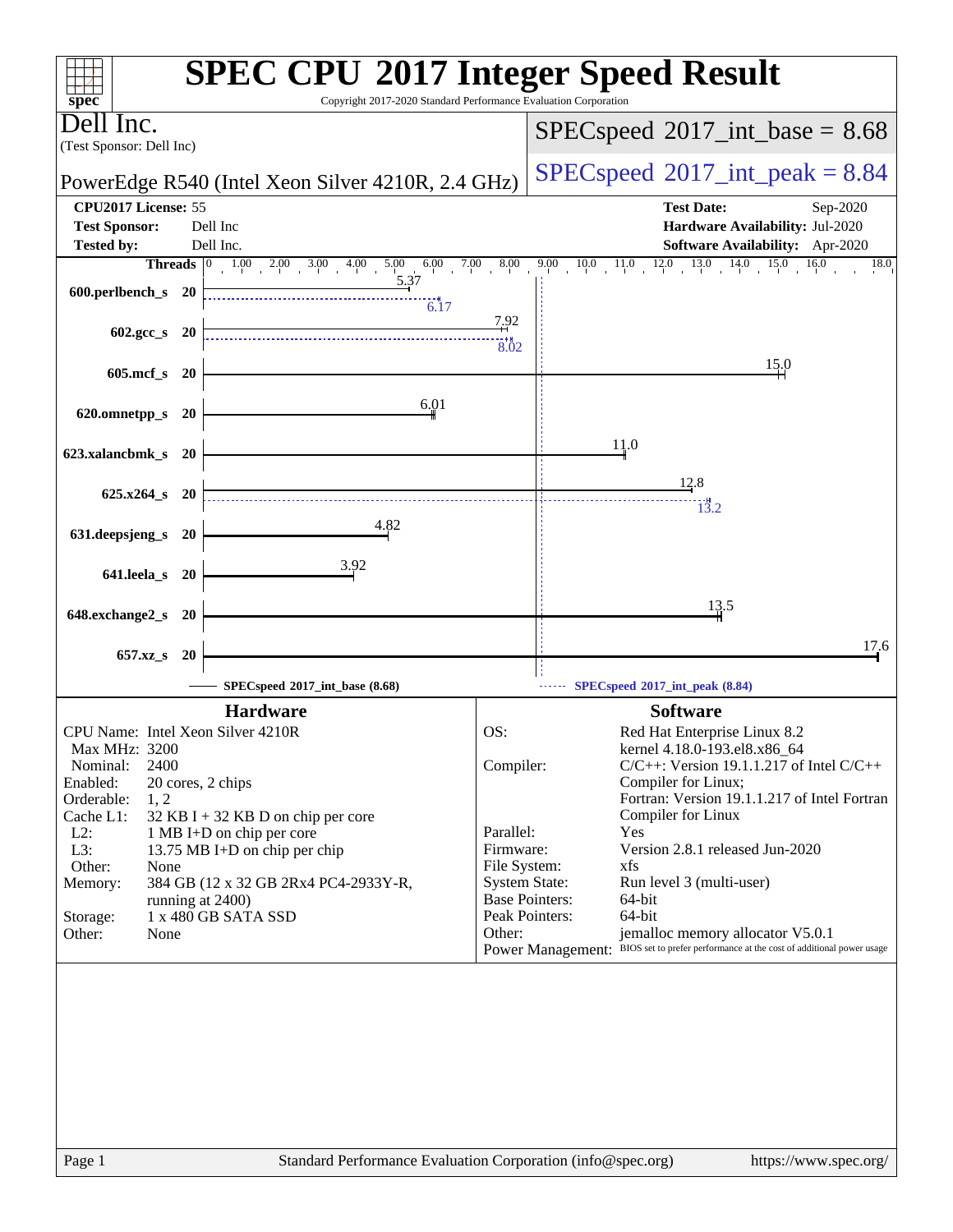Copyright 2017-2020 Standard Performance Evaluation Corporation

Dell Inc.

**[spec](http://www.spec.org/)**

(Test Sponsor: Dell Inc)

#### $SPECspeed^{\circledcirc}2017\_int\_base = 8.68$  $SPECspeed^{\circledcirc}2017\_int\_base = 8.68$

PowerEdge R540 (Intel Xeon Silver 4210R, 2.4 GHz)  $\left|$  [SPECspeed](http://www.spec.org/auto/cpu2017/Docs/result-fields.html#SPECspeed2017intpeak)®[2017\\_int\\_peak = 8](http://www.spec.org/auto/cpu2017/Docs/result-fields.html#SPECspeed2017intpeak).84

**[Tested by:](http://www.spec.org/auto/cpu2017/Docs/result-fields.html#Testedby)** Dell Inc. **[Software Availability:](http://www.spec.org/auto/cpu2017/Docs/result-fields.html#SoftwareAvailability)** Apr-2020

**[CPU2017 License:](http://www.spec.org/auto/cpu2017/Docs/result-fields.html#CPU2017License)** 55 **[Test Date:](http://www.spec.org/auto/cpu2017/Docs/result-fields.html#TestDate)** Sep-2020 **[Test Sponsor:](http://www.spec.org/auto/cpu2017/Docs/result-fields.html#TestSponsor)** Dell Inc **[Hardware Availability:](http://www.spec.org/auto/cpu2017/Docs/result-fields.html#HardwareAvailability)** Jul-2020

#### **[Results Table](http://www.spec.org/auto/cpu2017/Docs/result-fields.html#ResultsTable)**

|                               |                |                |       | <b>Base</b>    |       |                |             |                |                |              | <b>Peak</b>    |              |                |              |
|-------------------------------|----------------|----------------|-------|----------------|-------|----------------|-------------|----------------|----------------|--------------|----------------|--------------|----------------|--------------|
| <b>Benchmark</b>              | <b>Threads</b> | <b>Seconds</b> | Ratio | <b>Seconds</b> | Ratio | <b>Seconds</b> | Ratio       | <b>Threads</b> | <b>Seconds</b> | <b>Ratio</b> | <b>Seconds</b> | <b>Ratio</b> | <b>Seconds</b> | <b>Ratio</b> |
| $600.$ perlbench $\mathsf{S}$ | 20             | 330            | 5.39  | 331            | 5.37  | 330            | 5.37        | 20             | 289            | 6.14         | 287            | 6.17         | 288            | 6.17         |
| $602.\text{sec}\_\text{s}$    | 20             | 502            | 7.93  | 503            | 7.92  | 512            | 7.78        | 20             | 493            | 8.07         | 503            | 7.91         | 497            | 8.02         |
| $605 \text{.mcf}$ s           | 20             | 315            | 15.0  | 311            | 15.2  | 314            | 15.0        | 20             | 315            | 15.0         | 311            | 15.2         | 314            | 15.0         |
| 620.omnetpp_s                 | 20             | 274            | 5.96  | 271            | 6.01  | 270            | 6.04        | 20             | 274            | 5.96         | 271            | 6.01         | 270            | 6.04         |
| 623.xalancbmk s               | 20             | 129            | 11.0  | 129            | 11.0  | 129            | <b>11.0</b> | 20             | 129            | 11.0         | 129            | 1.0          | 129            | <b>11.0</b>  |
| 625.x264 s                    | 20             | 139            | 12.7  | 138            | 12.8  | 138            | 12.8        | 20             | 134            | 13.2         | 133            | 13.2         | 134            | 13.1         |
| 631.deepsjeng_s               | 20             | 297            | 4.82  | 298            | 4.82  | 298            | 4.82        | 20             | 297            | 4.82         | 298            | 4.82         | 298            | 4.82         |
| 641.leela s                   | 20             | 435            | 3.92  | 435            | 3.92  | 435            | 3.92        | 20             | 435            | 3.92         | 435            | 3.92         | 435            | 3.92         |
| 648.exchange2_s               | 20             | 217            | 13.5  | 218            | 13.5  | 219            | 13.4        | 20             | 217            | 13.5         | 218            | 13.5         | 219            | 13.4         |
| $657.xz$ s                    | 20             | 351            | 17.6  | 351            | 17.6  | 351            | 17.6        | 20             | <u>351</u>     | 17.6         | 351            | 17.6         | 351            | 17.6         |
| $SPECspeed*2017$ int base =   |                |                | 8.68  |                |       |                |             |                |                |              |                |              |                |              |

**[SPECspeed](http://www.spec.org/auto/cpu2017/Docs/result-fields.html#SPECspeed2017intpeak)[2017\\_int\\_peak =](http://www.spec.org/auto/cpu2017/Docs/result-fields.html#SPECspeed2017intpeak) 8.84**

Results appear in the [order in which they were run.](http://www.spec.org/auto/cpu2017/Docs/result-fields.html#RunOrder) Bold underlined text [indicates a median measurement](http://www.spec.org/auto/cpu2017/Docs/result-fields.html#Median).

#### **[Compiler Notes](http://www.spec.org/auto/cpu2017/Docs/result-fields.html#CompilerNotes)**

The inconsistent Compiler version information under Compiler Version section is due to a discrepancy in Intel Compiler. The correct version of C/C++ compiler is: Version 19.1.1.217 Build 20200306 Compiler for Linux The correct version of Fortran compiler is: Version 19.1.1.217 Build 20200306 Compiler for Linux

#### **[Submit Notes](http://www.spec.org/auto/cpu2017/Docs/result-fields.html#SubmitNotes)**

 The numactl mechanism was used to bind copies to processors. The config file option 'submit' was used to generate numactl commands to bind each copy to a specific processor. For details, please see the config file.

#### **[Operating System Notes](http://www.spec.org/auto/cpu2017/Docs/result-fields.html#OperatingSystemNotes)**

Stack size set to unlimited using "ulimit -s unlimited"

### **[Environment Variables Notes](http://www.spec.org/auto/cpu2017/Docs/result-fields.html#EnvironmentVariablesNotes)**

```
Environment variables set by runcpu before the start of the run:
KMP_AFFINITY = "granularity=fine,scatter"
LD_LIBRARY_PATH =
      "/home/cpu2017-ic19.1u1/lib/intel64:/home/cpu2017-ic19.1u1/je5.0.1-64"
MALLOC_CONF = "retain:true"
OMP_STACKSIZE = "192M"
```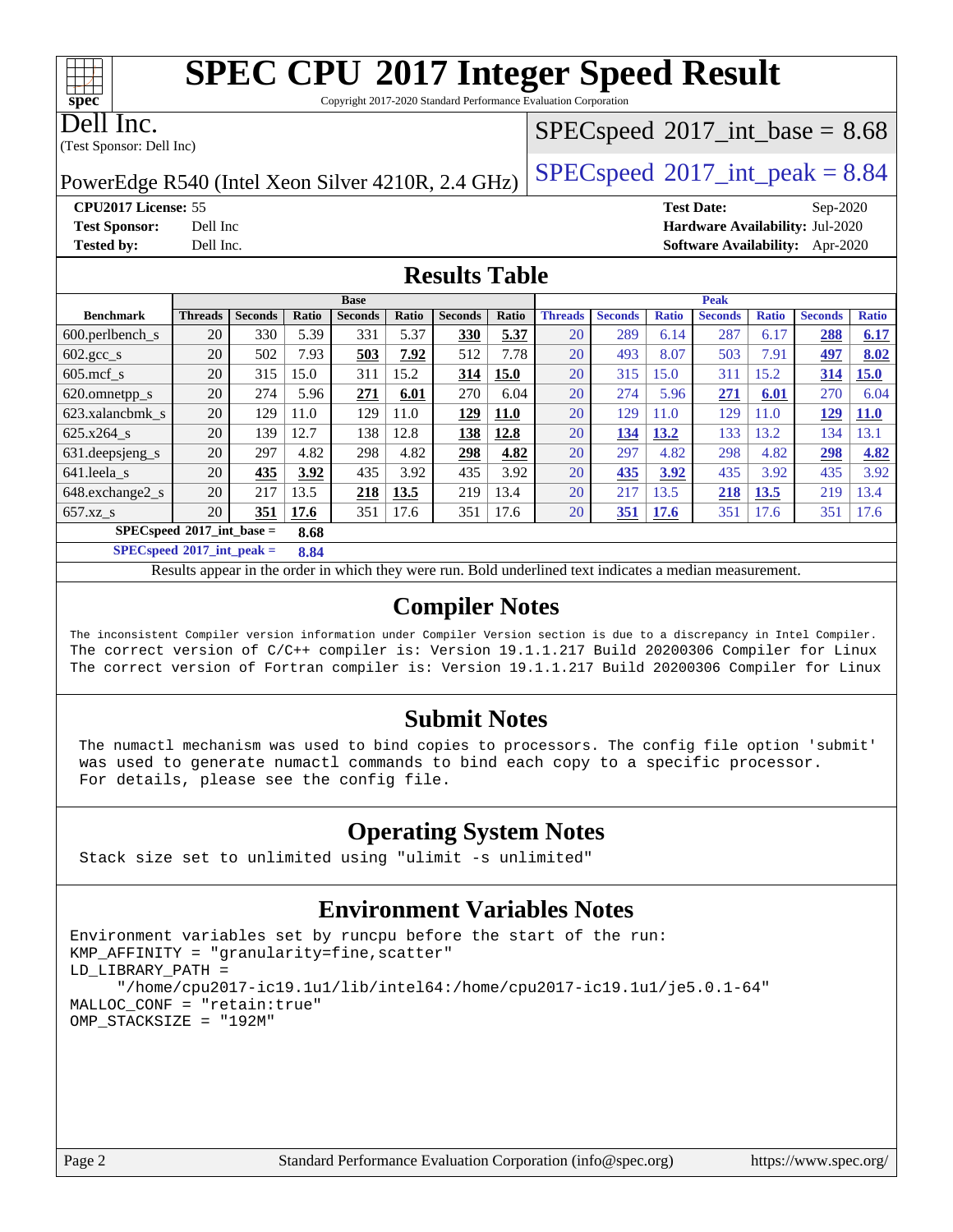Copyright 2017-2020 Standard Performance Evaluation Corporation

Dell Inc.

**[spec](http://www.spec.org/)**

 $+\hskip -1.5pt +\hskip -1.5pt +$ 

(Test Sponsor: Dell Inc)

 $SPECspeed^{\circ}2017\_int\_base = 8.68$  $SPECspeed^{\circ}2017\_int\_base = 8.68$ 

PowerEdge R540 (Intel Xeon Silver 4210R, 2.4 GHz)  $\left|$  [SPECspeed](http://www.spec.org/auto/cpu2017/Docs/result-fields.html#SPECspeed2017intpeak)<sup>®</sup>[2017\\_int\\_peak = 8](http://www.spec.org/auto/cpu2017/Docs/result-fields.html#SPECspeed2017intpeak).84

**[CPU2017 License:](http://www.spec.org/auto/cpu2017/Docs/result-fields.html#CPU2017License)** 55 **[Test Date:](http://www.spec.org/auto/cpu2017/Docs/result-fields.html#TestDate)** Sep-2020 **[Test Sponsor:](http://www.spec.org/auto/cpu2017/Docs/result-fields.html#TestSponsor)** Dell Inc **[Hardware Availability:](http://www.spec.org/auto/cpu2017/Docs/result-fields.html#HardwareAvailability)** Jul-2020 **[Tested by:](http://www.spec.org/auto/cpu2017/Docs/result-fields.html#Testedby)** Dell Inc. **[Software Availability:](http://www.spec.org/auto/cpu2017/Docs/result-fields.html#SoftwareAvailability)** Apr-2020

#### **[General Notes](http://www.spec.org/auto/cpu2017/Docs/result-fields.html#GeneralNotes)**

 Binaries compiled on a system with 1x Intel Core i9-7980XE CPU + 64GB RAM memory using Redhat Enterprise Linux 8.0 NA: The test sponsor attests, as of date of publication, that CVE-2017-5754 (Meltdown) is mitigated in the system as tested and documented. Yes: The test sponsor attests, as of date of publication, that CVE-2017-5753 (Spectre variant 1) is mitigated in the system as tested and documented. Yes: The test sponsor attests, as of date of publication, that CVE-2017-5715 (Spectre variant 2) is mitigated in the system as tested and documented. jemalloc, a general purpose malloc implementation built with the RedHat Enterprise 7.5, and the system compiler gcc 4.8.5 sources available from jemalloc.net or<https://github.com/jemalloc/jemalloc/releases> **[Platform Notes](http://www.spec.org/auto/cpu2017/Docs/result-fields.html#PlatformNotes)** BIOS settings: Virtualization Technology disabled System Profile set to Custom CPU Performance set to Maximum Performance C States set to Autonomous C1E disabled Uncore Frequency set to Dynamic Energy Efficiency Policy set to Performance Memory Patrol Scrub set to standard Logical Processor disabled CPU Interconnect Bus Link Power Management disabled PCI ASPM L1 Link Power Management disabled UPI Prefetch enabled LLC Prefetch disabled Dead Line LLC Alloc enabled Directory AtoS disabled Sysinfo program /home/cpu2017-ic19.1u1/bin/sysinfo Rev: r6365 of 2019-08-21 295195f888a3d7edb1e6e46a485a0011 running on RHEL-8-2-SUT Thu Sep 3 05:23:52 2020 SUT (System Under Test) info as seen by some common utilities. For more information on this section, see <https://www.spec.org/cpu2017/Docs/config.html#sysinfo> From /proc/cpuinfo model name : Intel(R) Xeon(R) Silver 4210R CPU @ 2.40GHz 2 "physical id"s (chips) 20 "processors" cores, siblings (Caution: counting these is hw and system dependent. The following excerpts from /proc/cpuinfo might not be reliable. Use with caution.) cpu cores : 10 **(Continued on next page)**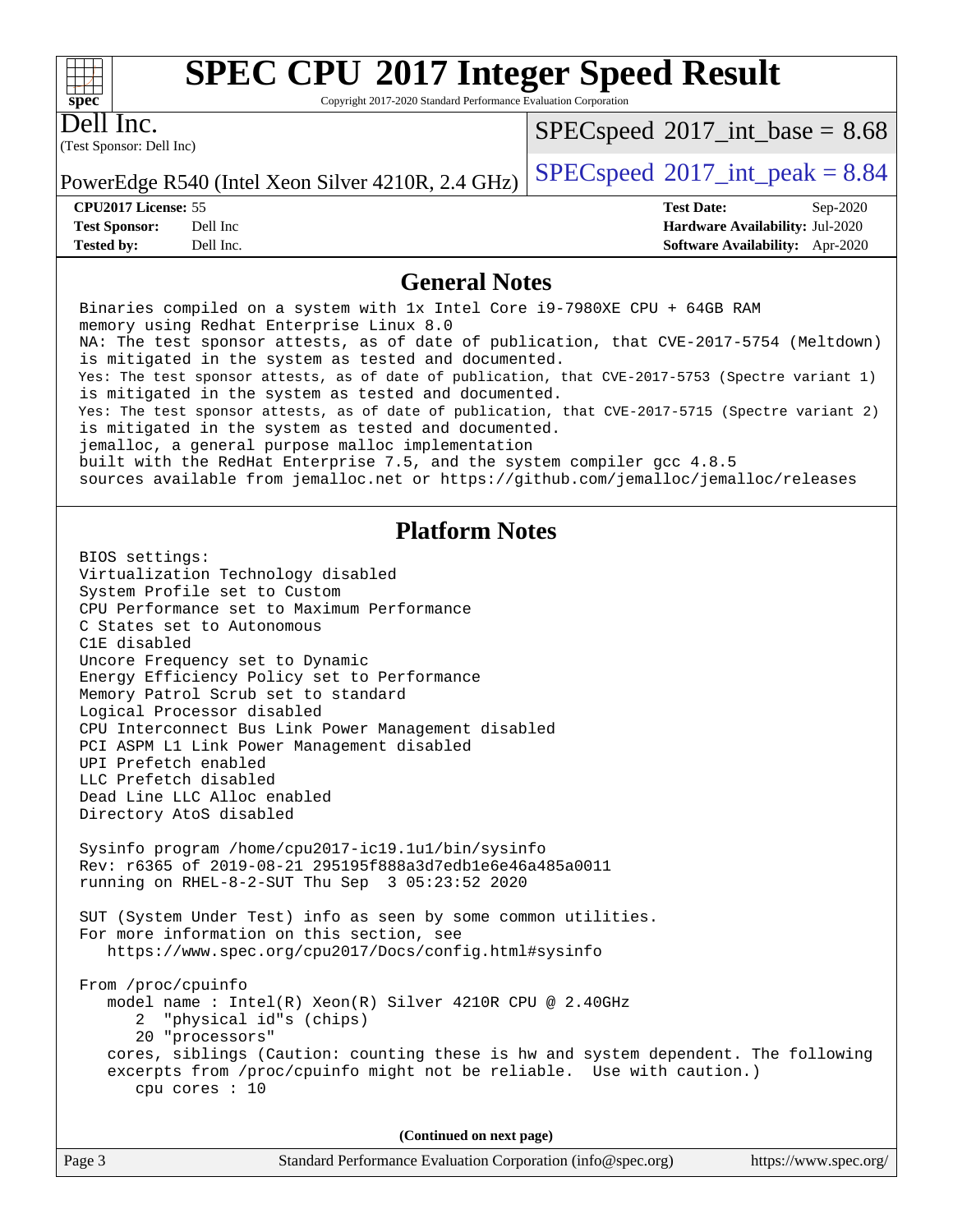#### **[spec](http://www.spec.org/) [SPEC CPU](http://www.spec.org/auto/cpu2017/Docs/result-fields.html#SPECCPU2017IntegerSpeedResult)[2017 Integer Speed Result](http://www.spec.org/auto/cpu2017/Docs/result-fields.html#SPECCPU2017IntegerSpeedResult)** Copyright 2017-2020 Standard Performance Evaluation Corporation (Test Sponsor: Dell Inc) Dell Inc. PowerEdge R540 (Intel Xeon Silver 4210R, 2.4 GHz)  $\left|$  [SPECspeed](http://www.spec.org/auto/cpu2017/Docs/result-fields.html#SPECspeed2017intpeak)<sup>®</sup>[2017\\_int\\_peak = 8](http://www.spec.org/auto/cpu2017/Docs/result-fields.html#SPECspeed2017intpeak).84  $SPECspeed^{\circ}2017\_int\_base = 8.68$  $SPECspeed^{\circ}2017\_int\_base = 8.68$ **[CPU2017 License:](http://www.spec.org/auto/cpu2017/Docs/result-fields.html#CPU2017License)** 55 **[Test Date:](http://www.spec.org/auto/cpu2017/Docs/result-fields.html#TestDate)** Sep-2020 **[Test Sponsor:](http://www.spec.org/auto/cpu2017/Docs/result-fields.html#TestSponsor)** Dell Inc **[Hardware Availability:](http://www.spec.org/auto/cpu2017/Docs/result-fields.html#HardwareAvailability)** Jul-2020 **[Tested by:](http://www.spec.org/auto/cpu2017/Docs/result-fields.html#Testedby)** Dell Inc. **[Software Availability:](http://www.spec.org/auto/cpu2017/Docs/result-fields.html#SoftwareAvailability)** Apr-2020 **[Platform Notes \(Continued\)](http://www.spec.org/auto/cpu2017/Docs/result-fields.html#PlatformNotes)** siblings : 10 physical 0: cores 0 1 2 3 4 8 9 10 11 12 physical 1: cores 0 1 2 3 4 8 9 10 11 12 From lscpu: Architecture: x86\_64<br>CPU op-mode(s): 32-bit, 64-bit CPU op-mode $(s)$ : Byte Order: Little Endian  $CPU(s):$  20 On-line CPU(s) list: 0-19 Thread(s) per core: 1 Core(s) per socket: 10 Socket(s): 2 NUMA node(s): 2 Vendor ID: GenuineIntel CPU family: 6 Model: 85 Model name: Intel(R) Xeon(R) Silver 4210R CPU @ 2.40GHz Stepping: 7 CPU MHz: 2382.582 CPU max MHz: 3200.0000 CPU min MHz: 1000.0000 BogoMIPS: 4800.00 Virtualization: VT-x L1d cache: 32K L1i cache: 32K L2 cache: 1024K L3 cache: 14080K NUMA node0 CPU(s): 0,2,4,6,8,10,12,14,16,18 NUMA node1 CPU(s): 1,3,5,7,9,11,13,15,17,19 Flags: fpu vme de pse tsc msr pae mce cx8 apic sep mtrr pge mca cmov pat pse36 clflush dts acpi mmx fxsr sse sse2 ss ht tm pbe syscall nx pdpe1gb rdtscp lm constant\_tsc art arch\_perfmon pebs bts rep\_good nopl xtopology nonstop\_tsc cpuid aperfmperf pni pclmulqdq dtes64 monitor ds\_cpl vmx smx est tm2 ssse3 sdbg fma cx16 xtpr pdcm pcid dca sse4\_1 sse4\_2 x2apic movbe popcnt tsc\_deadline\_timer aes xsave avx f16c rdrand lahf\_lm abm 3dnowprefetch cpuid\_fault epb cat\_l3 cdp\_l3 invpcid\_single intel\_ppin ssbd mba ibrs ibpb stibp ibrs\_enhanced tpr\_shadow vnmi flexpriority ept vpid fsgsbase tsc\_adjust bmi1 hle avx2 smep bmi2 erms invpcid rtm cqm mpx rdt\_a avx512f avx512dq rdseed adx smap clflushopt clwb intel\_pt avx512cd avx512bw avx512vl xsaveopt xsavec xgetbv1 xsaves cqm\_llc cqm\_occup\_llc cqm\_mbm\_total cqm\_mbm\_local dtherm ida arat pln pts pku ospke avx512\_vnni md\_clear flush\_l1d arch\_capabilities /proc/cpuinfo cache data cache size : 14080 KB From numactl --hardware WARNING: a numactl 'node' might or might not correspond to a **(Continued on next page)**

 $+\!\!+\!\!$ 

Page 4 Standard Performance Evaluation Corporation [\(info@spec.org\)](mailto:info@spec.org) <https://www.spec.org/>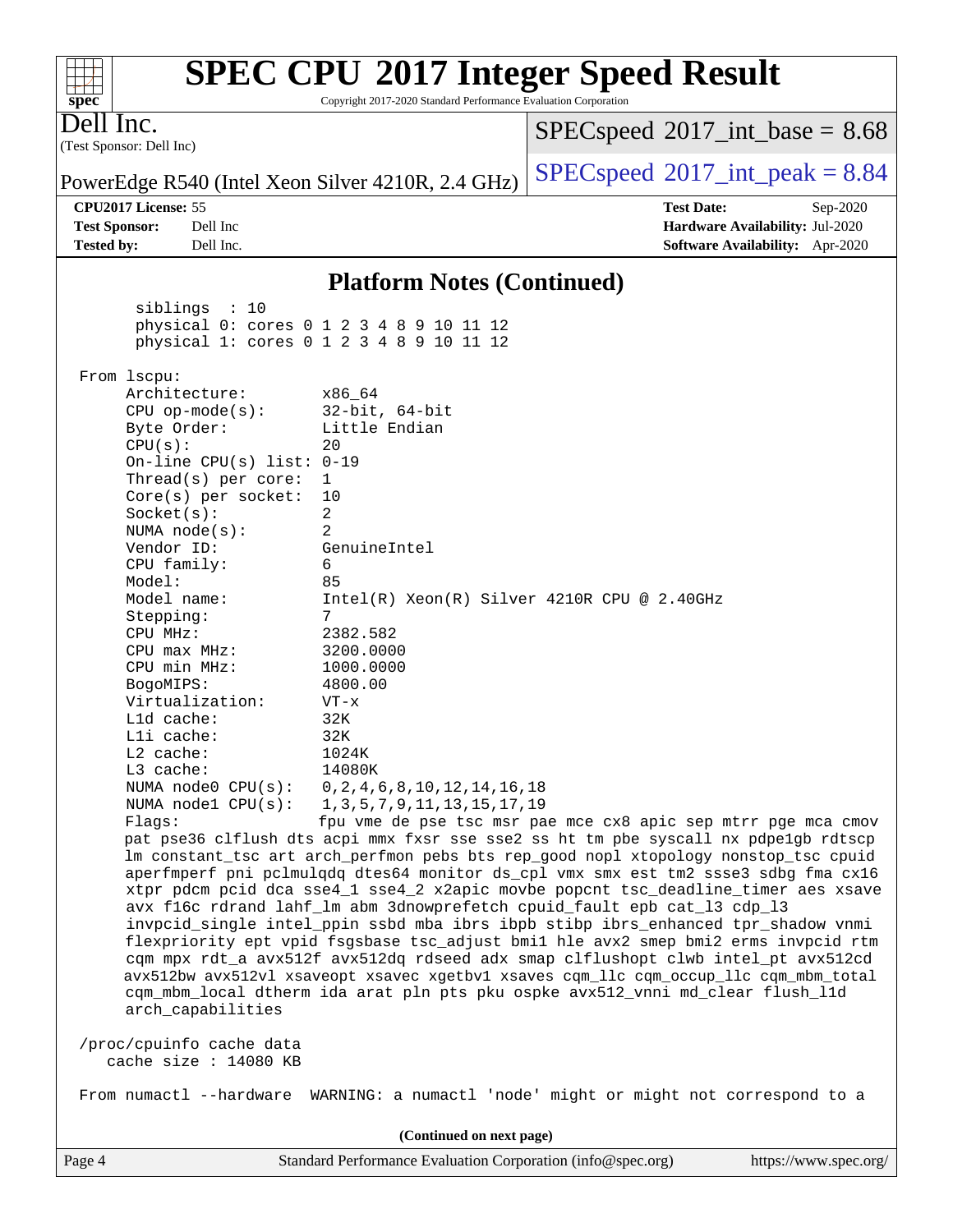Copyright 2017-2020 Standard Performance Evaluation Corporation

(Test Sponsor: Dell Inc) Dell Inc.

**[spec](http://www.spec.org/)**

 $+\ +$ 

 $SPECspeed^{\circ}2017\_int\_base = 8.68$  $SPECspeed^{\circ}2017\_int\_base = 8.68$ 

PowerEdge R540 (Intel Xeon Silver 4210R, 2.4 GHz)  $\left|$  [SPECspeed](http://www.spec.org/auto/cpu2017/Docs/result-fields.html#SPECspeed2017intpeak)<sup>®</sup>[2017\\_int\\_peak = 8](http://www.spec.org/auto/cpu2017/Docs/result-fields.html#SPECspeed2017intpeak).84

**[CPU2017 License:](http://www.spec.org/auto/cpu2017/Docs/result-fields.html#CPU2017License)** 55 **[Test Date:](http://www.spec.org/auto/cpu2017/Docs/result-fields.html#TestDate)** Sep-2020 **[Test Sponsor:](http://www.spec.org/auto/cpu2017/Docs/result-fields.html#TestSponsor)** Dell Inc **[Hardware Availability:](http://www.spec.org/auto/cpu2017/Docs/result-fields.html#HardwareAvailability)** Jul-2020 **[Tested by:](http://www.spec.org/auto/cpu2017/Docs/result-fields.html#Testedby)** Dell Inc. **[Software Availability:](http://www.spec.org/auto/cpu2017/Docs/result-fields.html#SoftwareAvailability)** Apr-2020

#### **[Platform Notes \(Continued\)](http://www.spec.org/auto/cpu2017/Docs/result-fields.html#PlatformNotes)**

 physical chip. available: 2 nodes (0-1) node 0 cpus: 0 2 4 6 8 10 12 14 16 18 node 0 size: 192075 MB node 0 free: 191313 MB node 1 cpus: 1 3 5 7 9 11 13 15 17 19 node 1 size: 193505 MB node 1 free: 192816 MB node distances: node 0 1 0: 10 21 1: 21 10 From /proc/meminfo MemTotal: 394834884 kB HugePages\_Total: 0 Hugepagesize: 2048 kB From /etc/\*release\* /etc/\*version\* os-release: NAME="Red Hat Enterprise Linux" VERSION="8.2 (Ootpa)" ID="rhel" ID\_LIKE="fedora" VERSION\_ID="8.2" PLATFORM\_ID="platform:el8" PRETTY\_NAME="Red Hat Enterprise Linux 8.2 (Ootpa)" ANSI\_COLOR="0;31" redhat-release: Red Hat Enterprise Linux release 8.2 (Ootpa) system-release: Red Hat Enterprise Linux release 8.2 (Ootpa) system-release-cpe: cpe:/o:redhat:enterprise\_linux:8.2:ga uname -a: Linux RHEL-8-2-SUT 4.18.0-193.el8.x86\_64 #1 SMP Fri Mar 27 14:35:58 UTC 2020 x86\_64 x86\_64 x86\_64 GNU/Linux Kernel self-reported vulnerability status: itlb\_multihit: KVM: Vulnerable CVE-2018-3620 (L1 Terminal Fault): Not affected Microarchitectural Data Sampling: Not affected CVE-2017-5754 (Meltdown): Not affected CVE-2018-3639 (Speculative Store Bypass): Mitigation: Speculative Store Bypass disabled via prctl and seccomp CVE-2017-5753 (Spectre variant 1): Mitigation: usercopy/swapgs barriers and \_\_user pointer sanitization CVE-2017-5715 (Spectre variant 2): Mitigation: Enhanced IBRS, IBPB: conditional, **(Continued on next page)**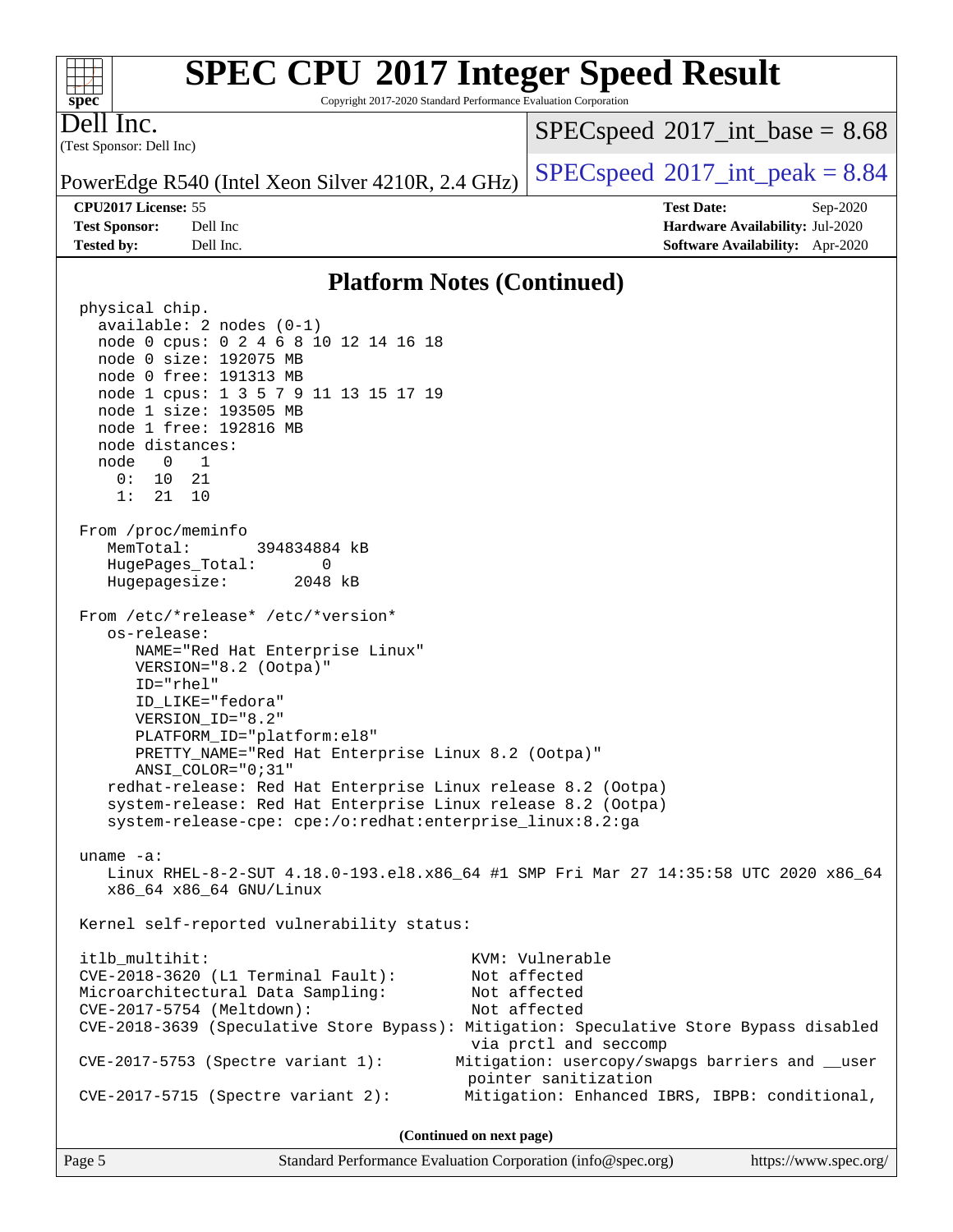Copyright 2017-2020 Standard Performance Evaluation Corporation

(Test Sponsor: Dell Inc) Dell Inc.

**[spec](http://www.spec.org/)**

 $+\!\!+\!\!$ 

 $SPECspeed^{\circ}2017\_int\_base = 8.68$  $SPECspeed^{\circ}2017\_int\_base = 8.68$ 

PowerEdge R540 (Intel Xeon Silver 4210R, 2.4 GHz)  $\left|$  [SPECspeed](http://www.spec.org/auto/cpu2017/Docs/result-fields.html#SPECspeed2017intpeak)®[2017\\_int\\_peak = 8](http://www.spec.org/auto/cpu2017/Docs/result-fields.html#SPECspeed2017intpeak).84

**[CPU2017 License:](http://www.spec.org/auto/cpu2017/Docs/result-fields.html#CPU2017License)** 55 **[Test Date:](http://www.spec.org/auto/cpu2017/Docs/result-fields.html#TestDate)** Sep-2020 **[Test Sponsor:](http://www.spec.org/auto/cpu2017/Docs/result-fields.html#TestSponsor)** Dell Inc **[Hardware Availability:](http://www.spec.org/auto/cpu2017/Docs/result-fields.html#HardwareAvailability)** Jul-2020 **[Tested by:](http://www.spec.org/auto/cpu2017/Docs/result-fields.html#Testedby)** Dell Inc. **[Software Availability:](http://www.spec.org/auto/cpu2017/Docs/result-fields.html#SoftwareAvailability)** Apr-2020

#### **[Platform Notes \(Continued\)](http://www.spec.org/auto/cpu2017/Docs/result-fields.html#PlatformNotes)**

 RSB filling tsx\_async\_abort: Mitigation: Clear CPU buffers; SMT disabled

run-level 3 Sep 3 05:12 last=5

 SPEC is set to: /home/cpu2017-ic19.1u1 Filesystem Type Size Used Avail Use% Mounted on /dev/mapper/rhel-home xfs 392G 7.1G 385G 2% /home

 From /sys/devices/virtual/dmi/id BIOS: Dell Inc. 2.8.1 06/30/2020 Vendor: Dell Inc. Product: PowerEdge R540 Product Family: PowerEdge

 Additional information from dmidecode follows. WARNING: Use caution when you interpret this section. The 'dmidecode' program reads system data which is "intended to allow hardware to be accurately determined", but the intent may not be met, as there are frequent changes to hardware, firmware, and the "DMTF SMBIOS" standard. Memory:

 1x 00AD00B300AD HMA84GR7CJR4N-WM 32 GB 2 rank 2933 6x 00AD063200AD HMA84GR7CJR4N-WM 32 GB 2 rank 2933 5x 00AD069D00AD HMA84GR7CJR4N-WM 32 GB 2 rank 2933 4x Not Specified Not Specified

 (End of data from sysinfo program) Memory running at 2400

#### **[Compiler Version Notes](http://www.spec.org/auto/cpu2017/Docs/result-fields.html#CompilerVersionNotes)**

Page 6 Standard Performance Evaluation Corporation [\(info@spec.org\)](mailto:info@spec.org) <https://www.spec.org/> ============================================================================== C | 600.perlbench\_s(base) 602.gcc\_s(base, peak) 605.mcf\_s(base, peak) | 625.x264\_s(base, peak) 657.xz\_s(base, peak) ------------------------------------------------------------------------------ Intel(R) C Compiler for applications running on Intel(R) 64, Version 2021.1 NextGen Build 20200304 Copyright (C) 1985-2020 Intel Corporation. All rights reserved. ------------------------------------------------------------------------------ ============================================================================== C | 600.perlbench\_s(peak) ------------------------------------------------------------------------------ Intel(R) C Intel(R) 64 Compiler for applications running on Intel(R)  $64$ , Version 19.1.1.217 Build 20200306 Copyright (C) 1985-2020 Intel Corporation. All rights reserved. ------------------------------------------------------------------------------ **(Continued on next page)**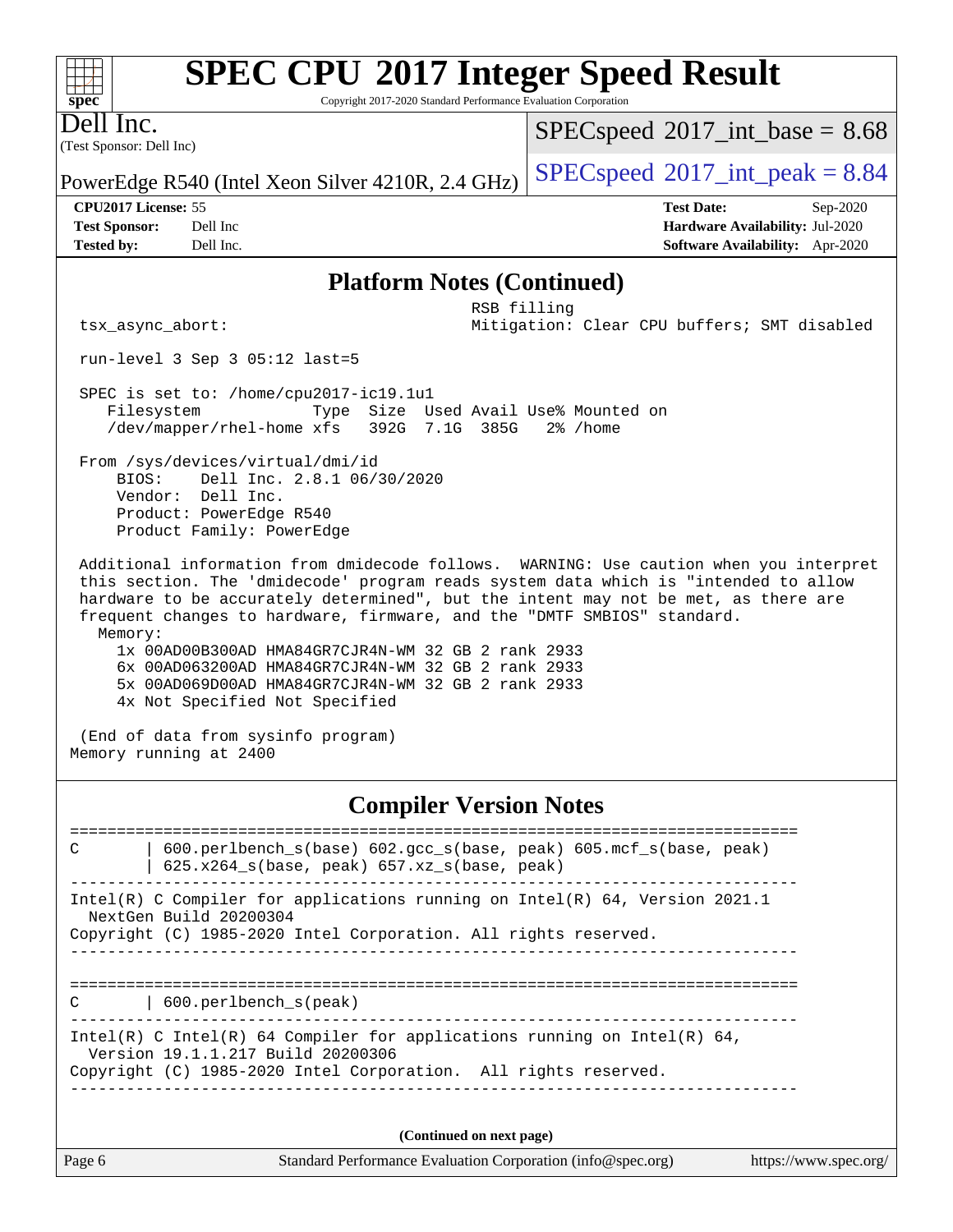| <b>SPEC CPU®2017 Integer Speed Result</b> |  |  |  |
|-------------------------------------------|--|--|--|
|-------------------------------------------|--|--|--|

Copyright 2017-2020 Standard Performance Evaluation Corporation

(Test Sponsor: Dell Inc) Dell Inc.

**[spec](http://www.spec.org/)**

 $+\!\!+\!\!$ 

 $SPECspeed*2017\_int\_base = 8.68$  $SPECspeed*2017\_int\_base = 8.68$ 

PowerEdge R540 (Intel Xeon Silver 4210R, 2.4 GHz)  $\left|$  [SPECspeed](http://www.spec.org/auto/cpu2017/Docs/result-fields.html#SPECspeed2017intpeak)<sup>®</sup>[2017\\_int\\_peak = 8](http://www.spec.org/auto/cpu2017/Docs/result-fields.html#SPECspeed2017intpeak).84

**[CPU2017 License:](http://www.spec.org/auto/cpu2017/Docs/result-fields.html#CPU2017License)** 55 **[Test Date:](http://www.spec.org/auto/cpu2017/Docs/result-fields.html#TestDate)** Sep-2020 **[Test Sponsor:](http://www.spec.org/auto/cpu2017/Docs/result-fields.html#TestSponsor)** Dell Inc **[Hardware Availability:](http://www.spec.org/auto/cpu2017/Docs/result-fields.html#HardwareAvailability)** Jul-2020 **[Tested by:](http://www.spec.org/auto/cpu2017/Docs/result-fields.html#Testedby)** Dell Inc. **[Software Availability:](http://www.spec.org/auto/cpu2017/Docs/result-fields.html#SoftwareAvailability)** Apr-2020

### **[Compiler Version Notes \(Continued\)](http://www.spec.org/auto/cpu2017/Docs/result-fields.html#CompilerVersionNotes)**

| 600.perlbench_s(base) 602.gcc_s(base, peak) 605.mcf_s(base, peak)<br>C<br>$625.x264_s(base, peak)$ $657.xz_s(base, peak)$                                                              |
|----------------------------------------------------------------------------------------------------------------------------------------------------------------------------------------|
| Intel(R) C Compiler for applications running on Intel(R) $64$ , Version 2021.1<br>NextGen Build 20200304<br>Copyright (C) 1985-2020 Intel Corporation. All rights reserved.            |
| $600.$ perlbench s(peak)<br>C                                                                                                                                                          |
| Intel(R) C Intel(R) 64 Compiler for applications running on Intel(R) 64,<br>Version 19.1.1.217 Build 20200306<br>Copyright (C) 1985-2020 Intel Corporation. All rights reserved.       |
|                                                                                                                                                                                        |
| 620.omnetpp s(base, peak) 623.xalancbmk s(base, peak)<br>$C++$<br>631.deepsjeng_s(base, peak) 641.leela_s(base, peak)                                                                  |
| Intel(R) $C++$ Compiler for applications running on Intel(R) 64, Version 2021.1<br>NextGen Build 20200304<br>Copyright (C) 1985-2020 Intel Corporation. All rights reserved.           |
|                                                                                                                                                                                        |
| Fortran   $648$ . exchange2 $s$ (base, peak)                                                                                                                                           |
| Intel(R) Fortran Intel(R) 64 Compiler for applications running on Intel(R)<br>64, Version 19.1.1.217 Build 20200306<br>Copyright (C) 1985-2020 Intel Corporation. All rights reserved. |
|                                                                                                                                                                                        |

### **[Base Compiler Invocation](http://www.spec.org/auto/cpu2017/Docs/result-fields.html#BaseCompilerInvocation)**

[C benchmarks](http://www.spec.org/auto/cpu2017/Docs/result-fields.html#Cbenchmarks):

[icc](http://www.spec.org/cpu2017/results/res2020q4/cpu2017-20200928-24057.flags.html#user_CCbase_intel_icc_66fc1ee009f7361af1fbd72ca7dcefbb700085f36577c54f309893dd4ec40d12360134090235512931783d35fd58c0460139e722d5067c5574d8eaf2b3e37e92)

[C++ benchmarks:](http://www.spec.org/auto/cpu2017/Docs/result-fields.html#CXXbenchmarks) [icpc](http://www.spec.org/cpu2017/results/res2020q4/cpu2017-20200928-24057.flags.html#user_CXXbase_intel_icpc_c510b6838c7f56d33e37e94d029a35b4a7bccf4766a728ee175e80a419847e808290a9b78be685c44ab727ea267ec2f070ec5dc83b407c0218cded6866a35d07)

[Fortran benchmarks](http://www.spec.org/auto/cpu2017/Docs/result-fields.html#Fortranbenchmarks): [ifort](http://www.spec.org/cpu2017/results/res2020q4/cpu2017-20200928-24057.flags.html#user_FCbase_intel_ifort_8111460550e3ca792625aed983ce982f94888b8b503583aa7ba2b8303487b4d8a21a13e7191a45c5fd58ff318f48f9492884d4413fa793fd88dd292cad7027ca)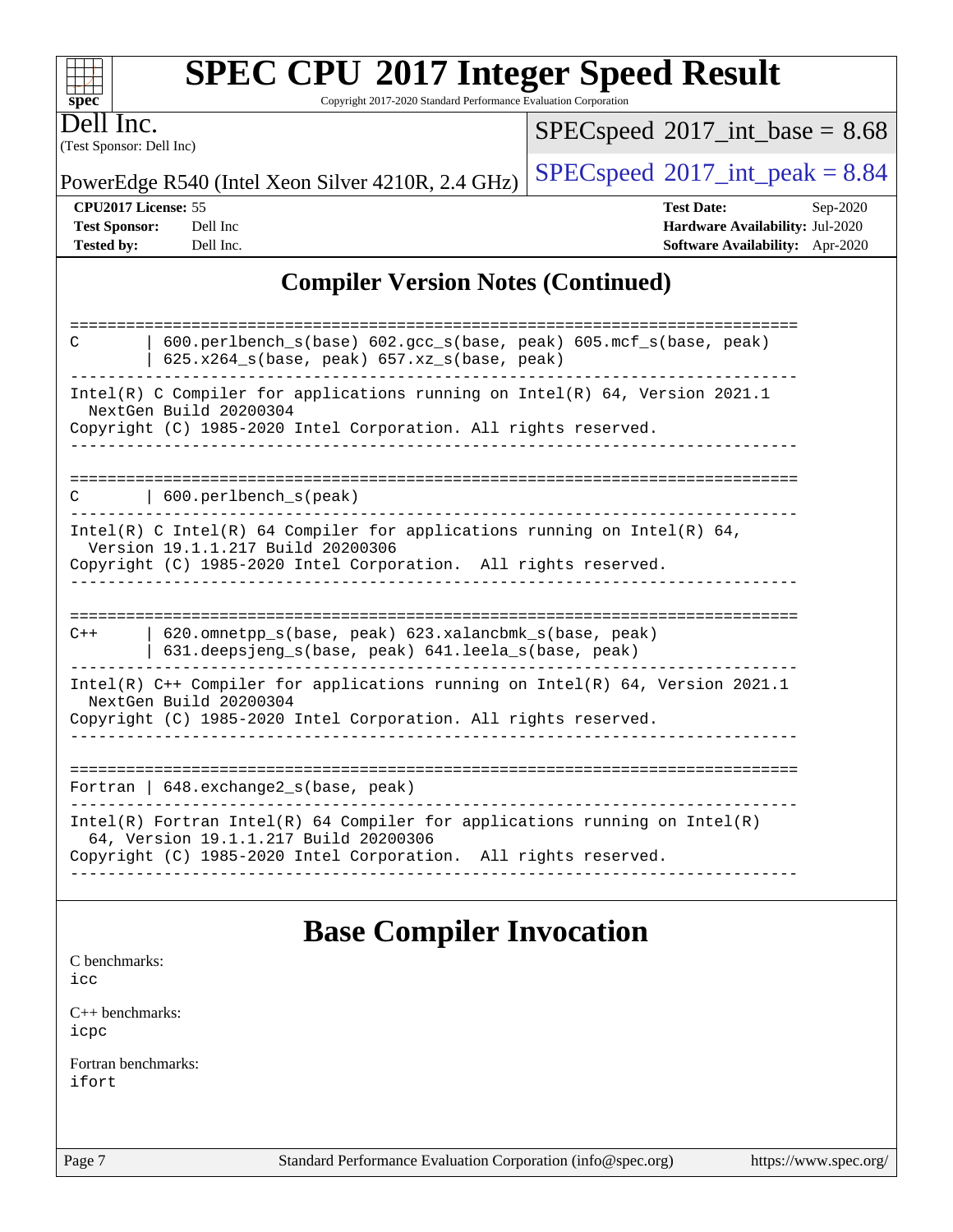#### $\pm\pm\tau$ **[spec](http://www.spec.org/)**

# **[SPEC CPU](http://www.spec.org/auto/cpu2017/Docs/result-fields.html#SPECCPU2017IntegerSpeedResult)[2017 Integer Speed Result](http://www.spec.org/auto/cpu2017/Docs/result-fields.html#SPECCPU2017IntegerSpeedResult)**

Copyright 2017-2020 Standard Performance Evaluation Corporation

(Test Sponsor: Dell Inc) Dell Inc.

 $SPECspeed^{\circ}2017\_int\_base = 8.68$  $SPECspeed^{\circ}2017\_int\_base = 8.68$ 

PowerEdge R540 (Intel Xeon Silver 4210R, 2.4 GHz)  $\left|$  [SPECspeed](http://www.spec.org/auto/cpu2017/Docs/result-fields.html#SPECspeed2017intpeak)<sup>®</sup>[2017\\_int\\_peak = 8](http://www.spec.org/auto/cpu2017/Docs/result-fields.html#SPECspeed2017intpeak).84

**[CPU2017 License:](http://www.spec.org/auto/cpu2017/Docs/result-fields.html#CPU2017License)** 55 **[Test Date:](http://www.spec.org/auto/cpu2017/Docs/result-fields.html#TestDate)** Sep-2020 **[Test Sponsor:](http://www.spec.org/auto/cpu2017/Docs/result-fields.html#TestSponsor)** Dell Inc **[Hardware Availability:](http://www.spec.org/auto/cpu2017/Docs/result-fields.html#HardwareAvailability)** Jul-2020 **[Tested by:](http://www.spec.org/auto/cpu2017/Docs/result-fields.html#Testedby)** Dell Inc. **[Software Availability:](http://www.spec.org/auto/cpu2017/Docs/result-fields.html#SoftwareAvailability)** Apr-2020

### **[Base Portability Flags](http://www.spec.org/auto/cpu2017/Docs/result-fields.html#BasePortabilityFlags)**

 600.perlbench\_s: [-DSPEC\\_LP64](http://www.spec.org/cpu2017/results/res2020q4/cpu2017-20200928-24057.flags.html#b600.perlbench_s_basePORTABILITY_DSPEC_LP64) [-DSPEC\\_LINUX\\_X64](http://www.spec.org/cpu2017/results/res2020q4/cpu2017-20200928-24057.flags.html#b600.perlbench_s_baseCPORTABILITY_DSPEC_LINUX_X64) 602.gcc\_s: [-DSPEC\\_LP64](http://www.spec.org/cpu2017/results/res2020q4/cpu2017-20200928-24057.flags.html#suite_basePORTABILITY602_gcc_s_DSPEC_LP64) 605.mcf\_s: [-DSPEC\\_LP64](http://www.spec.org/cpu2017/results/res2020q4/cpu2017-20200928-24057.flags.html#suite_basePORTABILITY605_mcf_s_DSPEC_LP64) 620.omnetpp\_s: [-DSPEC\\_LP64](http://www.spec.org/cpu2017/results/res2020q4/cpu2017-20200928-24057.flags.html#suite_basePORTABILITY620_omnetpp_s_DSPEC_LP64) 623.xalancbmk\_s: [-DSPEC\\_LP64](http://www.spec.org/cpu2017/results/res2020q4/cpu2017-20200928-24057.flags.html#suite_basePORTABILITY623_xalancbmk_s_DSPEC_LP64) [-DSPEC\\_LINUX](http://www.spec.org/cpu2017/results/res2020q4/cpu2017-20200928-24057.flags.html#b623.xalancbmk_s_baseCXXPORTABILITY_DSPEC_LINUX) 625.x264\_s: [-DSPEC\\_LP64](http://www.spec.org/cpu2017/results/res2020q4/cpu2017-20200928-24057.flags.html#suite_basePORTABILITY625_x264_s_DSPEC_LP64) 631.deepsjeng\_s: [-DSPEC\\_LP64](http://www.spec.org/cpu2017/results/res2020q4/cpu2017-20200928-24057.flags.html#suite_basePORTABILITY631_deepsjeng_s_DSPEC_LP64) 641.leela\_s: [-DSPEC\\_LP64](http://www.spec.org/cpu2017/results/res2020q4/cpu2017-20200928-24057.flags.html#suite_basePORTABILITY641_leela_s_DSPEC_LP64) 648.exchange2\_s: [-DSPEC\\_LP64](http://www.spec.org/cpu2017/results/res2020q4/cpu2017-20200928-24057.flags.html#suite_basePORTABILITY648_exchange2_s_DSPEC_LP64) 657.xz\_s: [-DSPEC\\_LP64](http://www.spec.org/cpu2017/results/res2020q4/cpu2017-20200928-24057.flags.html#suite_basePORTABILITY657_xz_s_DSPEC_LP64)

## **[Base Optimization Flags](http://www.spec.org/auto/cpu2017/Docs/result-fields.html#BaseOptimizationFlags)**

#### [C benchmarks](http://www.spec.org/auto/cpu2017/Docs/result-fields.html#Cbenchmarks):

```
-m64 -qnextgen -std=c11
-Wl,-plugin-opt=-x86-branches-within-32B-boundaries -Wl,-z,muldefs
-xCORE-AVX512 -O3 -ffast-math -flto -mfpmath=sse -funroll-loops
-fuse-ld=gold -qopt-mem-layout-trans=4 -fopenmp -DSPEC_OPENMP
-L/usr/local/jemalloc64-5.0.1/lib -ljemalloc
```
#### [C++ benchmarks:](http://www.spec.org/auto/cpu2017/Docs/result-fields.html#CXXbenchmarks)

```
-m64 -qnextgen -Wl,-plugin-opt=-x86-branches-within-32B-boundaries
-Wl,-z,muldefs -xCORE-AVX512 -O3 -ffast-math -flto -mfpmath=sse
-funroll-loops -fuse-ld=gold -qopt-mem-layout-trans=4
-L/usr/local/IntelCompiler19/compilers_and_libraries_2020.1.217/linux/compiler/lib/intel64_lin
-lqkmalloc
```
#### [Fortran benchmarks:](http://www.spec.org/auto/cpu2017/Docs/result-fields.html#Fortranbenchmarks)

```
-m64 -Wl,-plugin-opt=-x86-branches-within-32B-boundaries -xCORE-AVX512
-O3 -ipo -no-prec-div -qopt-mem-layout-trans=4
-nostandard-realloc-lhs -align array32byte
-mbranches-within-32B-boundaries
```
## **[Peak Compiler Invocation](http://www.spec.org/auto/cpu2017/Docs/result-fields.html#PeakCompilerInvocation)**

[C benchmarks](http://www.spec.org/auto/cpu2017/Docs/result-fields.html#Cbenchmarks): [icc](http://www.spec.org/cpu2017/results/res2020q4/cpu2017-20200928-24057.flags.html#user_CCpeak_intel_icc_66fc1ee009f7361af1fbd72ca7dcefbb700085f36577c54f309893dd4ec40d12360134090235512931783d35fd58c0460139e722d5067c5574d8eaf2b3e37e92)

[C++ benchmarks:](http://www.spec.org/auto/cpu2017/Docs/result-fields.html#CXXbenchmarks) [icpc](http://www.spec.org/cpu2017/results/res2020q4/cpu2017-20200928-24057.flags.html#user_CXXpeak_intel_icpc_c510b6838c7f56d33e37e94d029a35b4a7bccf4766a728ee175e80a419847e808290a9b78be685c44ab727ea267ec2f070ec5dc83b407c0218cded6866a35d07)

**(Continued on next page)**

Page 8 Standard Performance Evaluation Corporation [\(info@spec.org\)](mailto:info@spec.org) <https://www.spec.org/>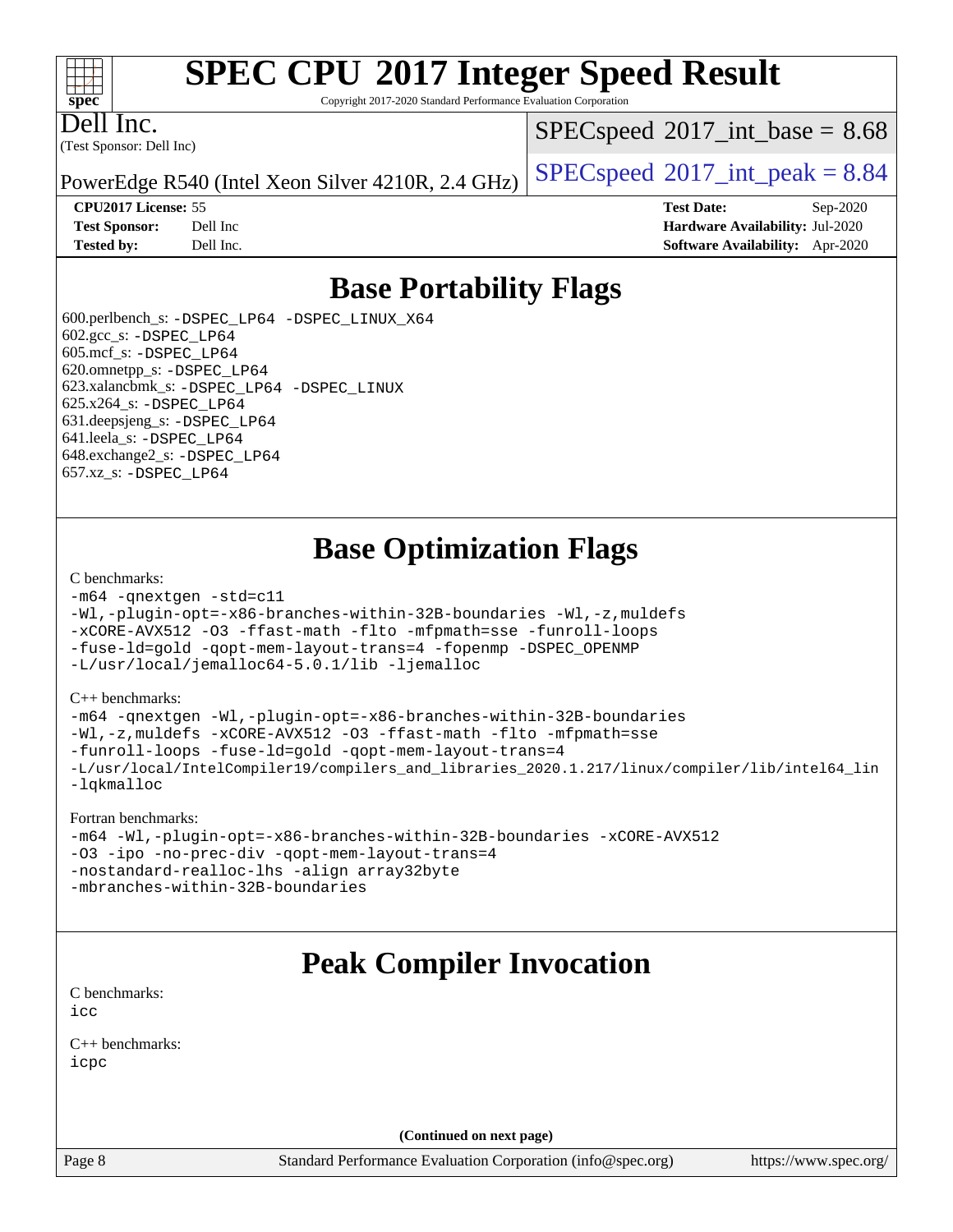Copyright 2017-2020 Standard Performance Evaluation Corporation

(Test Sponsor: Dell Inc) Dell Inc.

**[spec](http://www.spec.org/)**

 $+\ +$ 

 $SPECspeed^{\circ}2017\_int\_base = 8.68$  $SPECspeed^{\circ}2017\_int\_base = 8.68$ 

PowerEdge R540 (Intel Xeon Silver 4210R, 2.4 GHz)  $\left|$  [SPECspeed](http://www.spec.org/auto/cpu2017/Docs/result-fields.html#SPECspeed2017intpeak)<sup>®</sup>[2017\\_int\\_peak = 8](http://www.spec.org/auto/cpu2017/Docs/result-fields.html#SPECspeed2017intpeak).84

**[CPU2017 License:](http://www.spec.org/auto/cpu2017/Docs/result-fields.html#CPU2017License)** 55 **[Test Date:](http://www.spec.org/auto/cpu2017/Docs/result-fields.html#TestDate)** Sep-2020 **[Test Sponsor:](http://www.spec.org/auto/cpu2017/Docs/result-fields.html#TestSponsor)** Dell Inc **[Hardware Availability:](http://www.spec.org/auto/cpu2017/Docs/result-fields.html#HardwareAvailability)** Jul-2020 **[Tested by:](http://www.spec.org/auto/cpu2017/Docs/result-fields.html#Testedby)** Dell Inc. **[Software Availability:](http://www.spec.org/auto/cpu2017/Docs/result-fields.html#SoftwareAvailability)** Apr-2020

# **[Peak Compiler Invocation \(Continued\)](http://www.spec.org/auto/cpu2017/Docs/result-fields.html#PeakCompilerInvocation)**

[Fortran benchmarks](http://www.spec.org/auto/cpu2017/Docs/result-fields.html#Fortranbenchmarks):

[ifort](http://www.spec.org/cpu2017/results/res2020q4/cpu2017-20200928-24057.flags.html#user_FCpeak_intel_ifort_8111460550e3ca792625aed983ce982f94888b8b503583aa7ba2b8303487b4d8a21a13e7191a45c5fd58ff318f48f9492884d4413fa793fd88dd292cad7027ca)

### **[Peak Portability Flags](http://www.spec.org/auto/cpu2017/Docs/result-fields.html#PeakPortabilityFlags)**

 600.perlbench\_s: [-DSPEC\\_LP64](http://www.spec.org/cpu2017/results/res2020q4/cpu2017-20200928-24057.flags.html#b600.perlbench_s_peakPORTABILITY_DSPEC_LP64) [-DSPEC\\_LINUX\\_X64](http://www.spec.org/cpu2017/results/res2020q4/cpu2017-20200928-24057.flags.html#b600.perlbench_s_peakCPORTABILITY_DSPEC_LINUX_X64) 602.gcc\_s: [-DSPEC\\_LP64](http://www.spec.org/cpu2017/results/res2020q4/cpu2017-20200928-24057.flags.html#suite_peakCCLD602_gcc_s_DSPEC_LP64)(\*) [-DSPEC\\_LP64](http://www.spec.org/cpu2017/results/res2020q4/cpu2017-20200928-24057.flags.html#suite_peakPORTABILITY602_gcc_s_DSPEC_LP64) 605.mcf\_s: [-DSPEC\\_LP64](http://www.spec.org/cpu2017/results/res2020q4/cpu2017-20200928-24057.flags.html#suite_peakPORTABILITY605_mcf_s_DSPEC_LP64) 620.omnetpp\_s: [-DSPEC\\_LP64](http://www.spec.org/cpu2017/results/res2020q4/cpu2017-20200928-24057.flags.html#suite_peakPORTABILITY620_omnetpp_s_DSPEC_LP64) 623.xalancbmk\_s: [-DSPEC\\_LP64](http://www.spec.org/cpu2017/results/res2020q4/cpu2017-20200928-24057.flags.html#suite_peakPORTABILITY623_xalancbmk_s_DSPEC_LP64) [-DSPEC\\_LINUX](http://www.spec.org/cpu2017/results/res2020q4/cpu2017-20200928-24057.flags.html#b623.xalancbmk_s_peakCXXPORTABILITY_DSPEC_LINUX) 625.x264\_s: [-DSPEC\\_LP64](http://www.spec.org/cpu2017/results/res2020q4/cpu2017-20200928-24057.flags.html#suite_peakPORTABILITY625_x264_s_DSPEC_LP64) 631.deepsjeng\_s: [-DSPEC\\_LP64](http://www.spec.org/cpu2017/results/res2020q4/cpu2017-20200928-24057.flags.html#suite_peakPORTABILITY631_deepsjeng_s_DSPEC_LP64) 641.leela\_s: [-DSPEC\\_LP64](http://www.spec.org/cpu2017/results/res2020q4/cpu2017-20200928-24057.flags.html#suite_peakPORTABILITY641_leela_s_DSPEC_LP64) 648.exchange2\_s: [-DSPEC\\_LP64](http://www.spec.org/cpu2017/results/res2020q4/cpu2017-20200928-24057.flags.html#suite_peakPORTABILITY648_exchange2_s_DSPEC_LP64) 657.xz\_s: [-DSPEC\\_LP64](http://www.spec.org/cpu2017/results/res2020q4/cpu2017-20200928-24057.flags.html#suite_peakPORTABILITY657_xz_s_DSPEC_LP64)

(\*) Indicates a portability flag that was found in a non-portability variable.

# **[Peak Optimization Flags](http://www.spec.org/auto/cpu2017/Docs/result-fields.html#PeakOptimizationFlags)**

[C benchmarks](http://www.spec.org/auto/cpu2017/Docs/result-fields.html#Cbenchmarks):

```
 600.perlbench_s: -Wl,-z,muldefs -prof-gen(pass 1) -prof-use(pass 2)
-xCORE-AVX512 -ipo -O3 -no-prec-div
-qopt-mem-layout-trans=4 -fno-strict-overflow
-mbranches-within-32B-boundaries
-L/usr/local/jemalloc64-5.0.1/lib -ljemalloc
```
 602.gcc\_s: [-m64](http://www.spec.org/cpu2017/results/res2020q4/cpu2017-20200928-24057.flags.html#user_peakCCLD602_gcc_s_m64-icc) [-qnextgen](http://www.spec.org/cpu2017/results/res2020q4/cpu2017-20200928-24057.flags.html#user_peakCCLD602_gcc_s_f-qnextgen) [-std=c11](http://www.spec.org/cpu2017/results/res2020q4/cpu2017-20200928-24057.flags.html#user_peakCCLD602_gcc_s_std-icc-std_0e1c27790398a4642dfca32ffe6c27b5796f9c2d2676156f2e42c9c44eaad0c049b1cdb667a270c34d979996257aeb8fc440bfb01818dbc9357bd9d174cb8524) [-fuse-ld=gold](http://www.spec.org/cpu2017/results/res2020q4/cpu2017-20200928-24057.flags.html#user_peakCCLD602_gcc_s_f-fuse-ld_920b3586e2b8c6e0748b9c84fa9b744736ba725a32cab14ad8f3d4ad28eecb2f59d1144823d2e17006539a88734fe1fc08fc3035f7676166309105a78aaabc32) [-Wl,-plugin-opt=-x86-branches-within-32B-boundaries](http://www.spec.org/cpu2017/results/res2020q4/cpu2017-20200928-24057.flags.html#user_peakLDFLAGS602_gcc_s_f-x86-branches-within-32B-boundaries_0098b4e4317ae60947b7b728078a624952a08ac37a3c797dfb4ffeb399e0c61a9dd0f2f44ce917e9361fb9076ccb15e7824594512dd315205382d84209e912f3) [-Wl,-z,muldefs](http://www.spec.org/cpu2017/results/res2020q4/cpu2017-20200928-24057.flags.html#user_peakEXTRA_LDFLAGS602_gcc_s_link_force_multiple1_b4cbdb97b34bdee9ceefcfe54f4c8ea74255f0b02a4b23e853cdb0e18eb4525ac79b5a88067c842dd0ee6996c24547a27a4b99331201badda8798ef8a743f577) [-fprofile-generate](http://www.spec.org/cpu2017/results/res2020q4/cpu2017-20200928-24057.flags.html#user_peakPASS1_CFLAGSPASS1_LDFLAGS602_gcc_s_fprofile-generate)(pass 1) [-fprofile-use=default.profdata](http://www.spec.org/cpu2017/results/res2020q4/cpu2017-20200928-24057.flags.html#user_peakPASS2_CFLAGSPASS2_LDFLAGS602_gcc_s_fprofile-use_56aeee182b92ec249f9670f17c9b8e7d83fe2d25538e35a2cf64c434b579a2235a8b8fc66ef5678d24461366bbab9d486c870d8a72905233fc08e43eefe3cd80)(pass 2) [-xCORE-AVX512](http://www.spec.org/cpu2017/results/res2020q4/cpu2017-20200928-24057.flags.html#user_peakCOPTIMIZEPASS1_CFLAGSPASS1_LDFLAGS602_gcc_s_f-xCORE-AVX512) [-flto](http://www.spec.org/cpu2017/results/res2020q4/cpu2017-20200928-24057.flags.html#user_peakCOPTIMIZEPASS1_CFLAGSPASS1_LDFLAGS602_gcc_s_f-flto) [-Ofast](http://www.spec.org/cpu2017/results/res2020q4/cpu2017-20200928-24057.flags.html#user_peakPASS1_CFLAGSPASS1_LDFLAGS602_gcc_s_f-Ofast)(pass 1) [-O3](http://www.spec.org/cpu2017/results/res2020q4/cpu2017-20200928-24057.flags.html#user_peakCOPTIMIZE602_gcc_s_f-O3) [-ffast-math](http://www.spec.org/cpu2017/results/res2020q4/cpu2017-20200928-24057.flags.html#user_peakCOPTIMIZE602_gcc_s_f-ffast-math) [-qopt-mem-layout-trans=4](http://www.spec.org/cpu2017/results/res2020q4/cpu2017-20200928-24057.flags.html#user_peakCOPTIMIZE602_gcc_s_f-qopt-mem-layout-trans_fa39e755916c150a61361b7846f310bcdf6f04e385ef281cadf3647acec3f0ae266d1a1d22d972a7087a248fd4e6ca390a3634700869573d231a252c784941a8) [-L/usr/local/jemalloc64-5.0.1/lib](http://www.spec.org/cpu2017/results/res2020q4/cpu2017-20200928-24057.flags.html#user_peakEXTRA_LIBS602_gcc_s_jemalloc_link_path64_1_cc289568b1a6c0fd3b62c91b824c27fcb5af5e8098e6ad028160d21144ef1b8aef3170d2acf0bee98a8da324cfe4f67d0a3d0c4cc4673d993d694dc2a0df248b) [-ljemalloc](http://www.spec.org/cpu2017/results/res2020q4/cpu2017-20200928-24057.flags.html#user_peakEXTRA_LIBS602_gcc_s_jemalloc_link_lib_d1249b907c500fa1c0672f44f562e3d0f79738ae9e3c4a9c376d49f265a04b9c99b167ecedbf6711b3085be911c67ff61f150a17b3472be731631ba4d0471706)

 $605.\text{mcf}\text{ s}:$  basepeak = yes

```
 625.x264_s: -m64 -qnextgen -std=c11
-Wl,-plugin-opt=-x86-branches-within-32B-boundaries
-Wl,-z,muldefs -xCORE-AVX512 -flto -O3 -ffast-math
-fuse-ld=gold -qopt-mem-layout-trans=4 -fno-alias
-L/usr/local/jemalloc64-5.0.1/lib -ljemalloc
```
**(Continued on next page)**